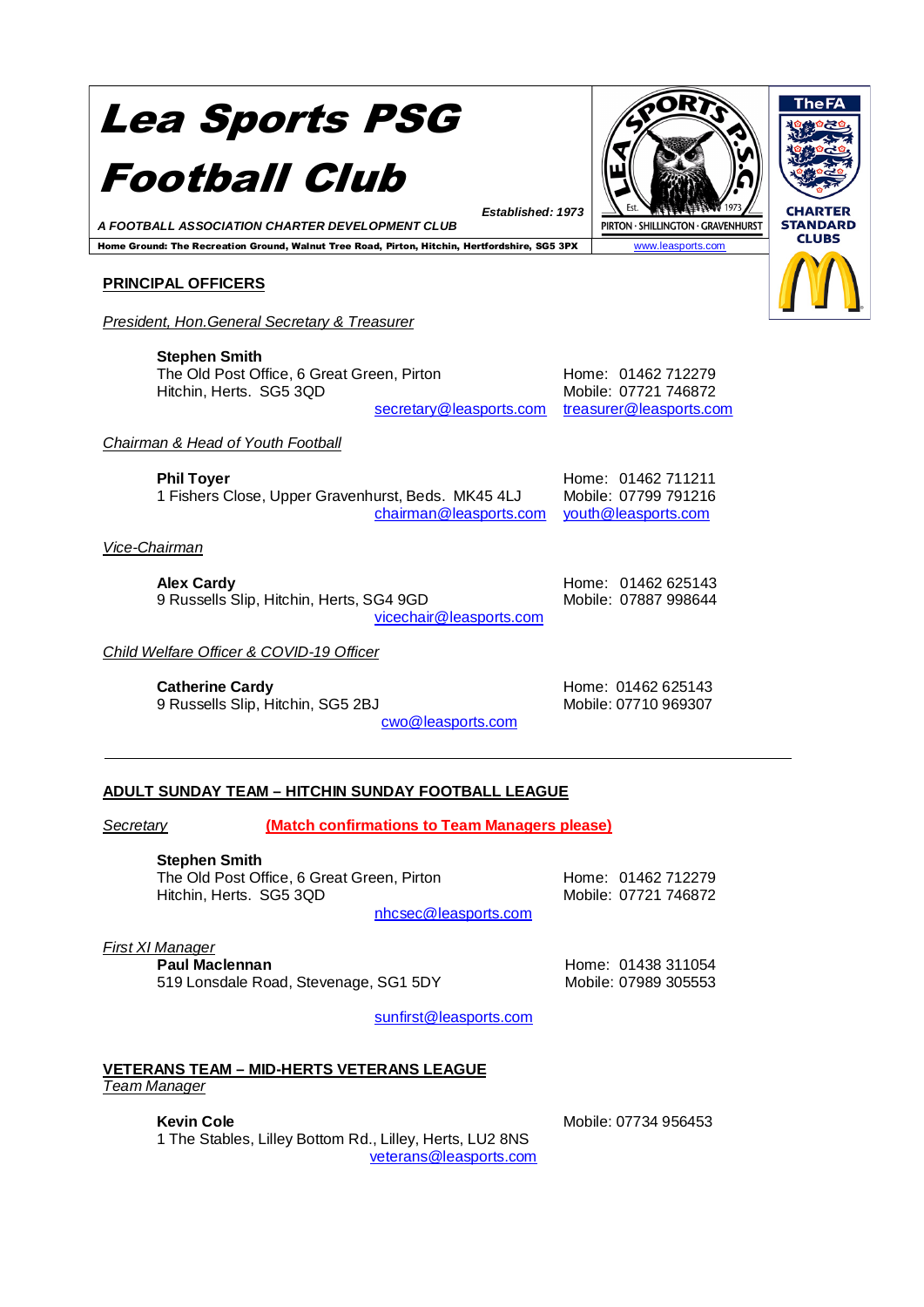# **ADULT SATURDAY TEAM – BEDFORDSHIRE COUNTY FOOTBALL LEAGUE**

# **(Match confirmations to Team Manager please)**

| First XI Manager                                                   |                                                                         | satfirst@leasports.com                       |                                            |  |  |  |  |  |  |
|--------------------------------------------------------------------|-------------------------------------------------------------------------|----------------------------------------------|--------------------------------------------|--|--|--|--|--|--|
| <b>Nathan Moorhouse</b>                                            | 7 Norfolk Road, Luton, LU2 ORE                                          |                                              | Mobile: 07581 720553                       |  |  |  |  |  |  |
| <b>Second XI Manager</b>                                           |                                                                         | satres@leasports.com                         |                                            |  |  |  |  |  |  |
| lan Bromham                                                        | 1 Bury Cottages, Rectory Lane, Stevenage, SG1 4DA                       |                                              | Mobile: 07944 250258                       |  |  |  |  |  |  |
| <b>ROYSTON CROW YOUTH LEAGUE CONTACTS</b>                          |                                                                         |                                              |                                            |  |  |  |  |  |  |
| Secretary                                                          | (Match confirmations to Managers please)                                |                                              |                                            |  |  |  |  |  |  |
| <b>Stephen Smith</b><br>Hitchin, Herts. SG5 3QD                    | The Old Post Office, 6 Great Green, Pirton                              | rcflsec@leasports.com                        | Home: 01462 712279<br>Mobile: 07721 746872 |  |  |  |  |  |  |
| <b>Under Fourteens Lions Manager</b><br><b>Alex Cardy</b>          | 9 Russells Slip, Hitchin, Herts, SG4 9GD                                | lions@leasports.com                          | Home: 01462 625143<br>Mobile: 07887 998644 |  |  |  |  |  |  |
| <b>Under Twelves Cougars Whites Manager</b><br><b>Greg Bartley</b> |                                                                         | cougarswhites@leasports.com                  |                                            |  |  |  |  |  |  |
|                                                                    | 39 Offley Road, Hitchin, Herts, SG5 2BB                                 |                                              | Mobile: 07792 226208                       |  |  |  |  |  |  |
| <b>Under Sevens Tigers Manager</b><br><b>Holly Smith</b>           |                                                                         | tigers@leasports.com                         |                                            |  |  |  |  |  |  |
|                                                                    | 80 Wilshere Crescent, Hitchin, SG4 0PG                                  |                                              | Mobile: 07969 889645                       |  |  |  |  |  |  |
| BEDFORDSHIRE YOUTH SATURDAY LEAGUE CONTACTS                        |                                                                         |                                              |                                            |  |  |  |  |  |  |
| <b>Secretary</b>                                                   |                                                                         | (Pumas' Match confirmations to Admin please) |                                            |  |  |  |  |  |  |
| <b>Chris Hone</b>                                                  | pumasadmin@leasports.com<br>112 Whitehill Road, Hitchin, Herts, SG4 9HS |                                              | Home: 01462 647449<br>Mobile: 07866 262512 |  |  |  |  |  |  |
| <b>Under Thirteens Pumas' Managers</b>                             |                                                                         |                                              |                                            |  |  |  |  |  |  |
| <b>BLACKS</b><br><b>Guy Wiseman</b>                                | 2 Moormead Close, Hitchin, SG5 2BA                                      | pumasblacks@leasports.com                    | Mobile: 07813 077802                       |  |  |  |  |  |  |
| <b>REDS</b>                                                        |                                                                         | pumasreds@leasports.com                      |                                            |  |  |  |  |  |  |
| <b>Paul Ford</b>                                                   | 16 Millard Way, Hitchin, Herts, SG4 0QE                                 |                                              | Mobile: 07989 570232                       |  |  |  |  |  |  |